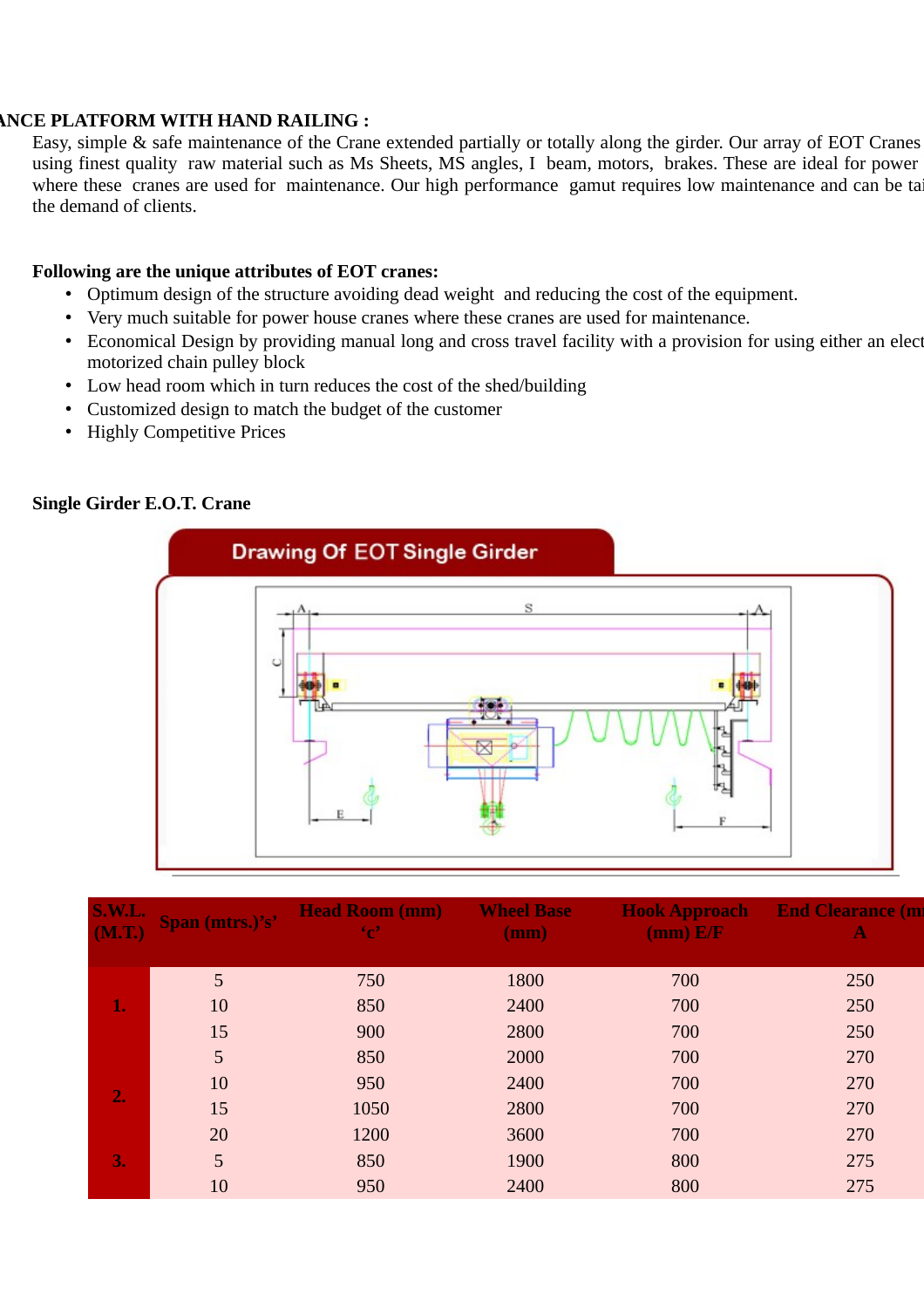|     | 15 | 1100 | 2800 | 800  | 275 |
|-----|----|------|------|------|-----|
|     | 20 | 1300 | 3600 | 800  | 275 |
|     | 10 | 1000 | 2400 | 900  | 275 |
| 5.  | 15 | 1250 | 2800 | 900  | 275 |
|     | 20 | 1350 | 3600 | 900  | 275 |
|     | 10 | 1100 | 2400 | 950  | 300 |
| 7.5 | 15 | 1300 | 2800 | 950  | 300 |
|     | 20 | 1500 | 3600 | 950  | 300 |
|     | 10 | 1200 | 2400 | 1000 | 300 |
| 10  | 15 | 1400 | 2800 | 1000 | 300 |
|     | 20 | 1550 | 3600 | 1000 | 300 |
|     | 10 | 1250 | 2500 | 1000 | 300 |
| 20  | 15 | 1550 | 3000 | 1000 | 300 |
|     | 20 | 1600 | 4000 | 1000 | 300 |

# **Drawing Of Double Girder**



l established manufacturer and exporter of EOT cranes with double girders, that find application for the purpose of lifting  $\&$ r 10 T and for span of more than 30 m. Comprising of 2 torsion-free box girders, these EOT cranes such as double girder eo cranes, material handling eot cranes etc., are compatible, when heavy loads and wide spans are required. These double girde fered by us in the load capacities of up to  $100$  T and with spans up to 50 M.

5 Ton to 100 Ton

 $s.$  To 30 Mtrs.

s. To 35 Mtrs.

EOT Cranes is developed using finest quality raw material such as Ms Sheets, MS angles, I beam, motors, brakes. These are cranes where these cranes are used for maintenance. Our high performance gamut requires low maintenance and can be tai of clients.

## **Following are the unique attributes of EOT cranes:**

num design of the structure avoiding dead weight and reducing the cost of the equipment.

much suitable for power house cranes where these cranes are used for maintenance.

economical Design by providing manual long and cross travel facility with a provision for using either an electric hoist or a moto  $\gamma$  block

nead room which in turn reduces the cost of the shed/building